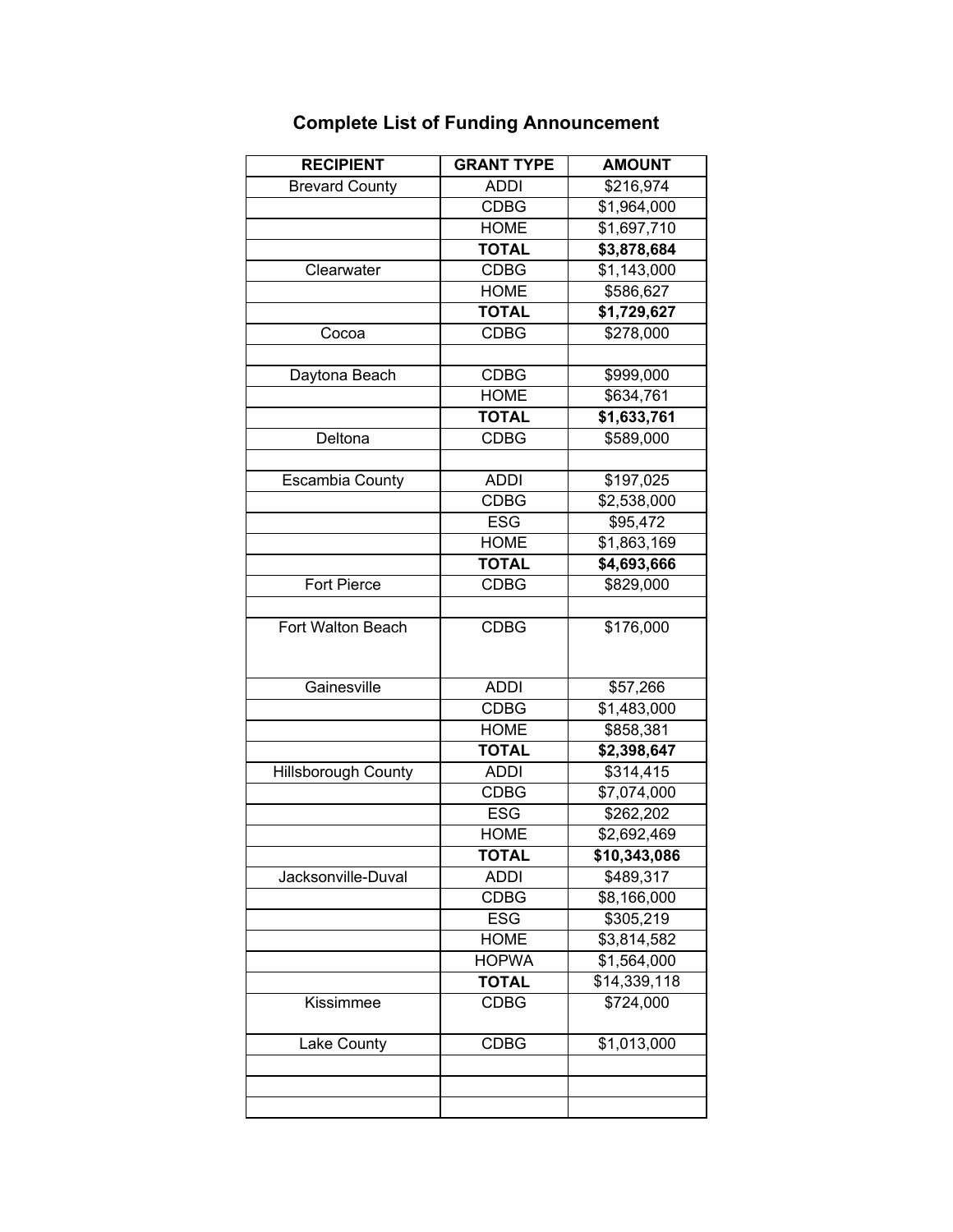| Largo                  | <b>CDBG</b>  | \$568,000    |
|------------------------|--------------|--------------|
| <b>Marion County</b>   | <b>ADDI</b>  | \$66,301     |
|                        | <b>CDBG</b>  | \$2,059,000  |
|                        | <b>HOME</b>  | \$940,609    |
|                        | <b>TOTAL</b> | \$3,065,910  |
| Melbourne              | <b>CDBG</b>  | \$677,000    |
| Ocala                  | <b>CDBG</b>  | \$576,000    |
| <b>Orange County</b>   | <b>ADDI</b>  | \$328,118    |
|                        | <b>CDBG</b>  | \$7,330,000  |
|                        | <b>ESG</b>   | \$272,188    |
|                        | <b>HOME</b>  | \$2,895,031  |
|                        | <b>TOTAL</b> | \$10,825,337 |
| Orlando                | <b>ADDI</b>  | \$185,564    |
|                        | <b>CDBG</b>  | \$2,657,000  |
|                        | <b>ESG</b>   | \$99,167     |
|                        | <b>HOME</b>  | \$1,466,067  |
|                        | <b>HOPWA</b> | \$3,189,000  |
|                        | <b>TOTAL</b> | \$7,596,798  |
| Palm Bay               | <b>CDBG</b>  | \$716,000    |
| Panama City            | <b>CDBG</b>  | \$477,000    |
|                        |              |              |
| Pasco County           | <b>ADDI</b>  | \$110,771    |
|                        | <b>CDBG</b>  | \$2,935,000  |
|                        | <b>ESG</b>   | \$109,592    |
|                        | <b>HOME</b>  | \$1,032,865  |
|                        | <b>TOTAL</b> | \$4,188,228  |
| Pensacola              | <b>CDBG</b>  | \$1,133,000  |
| <b>Pinellas County</b> | <b>ADDI</b>  | \$239,572    |
|                        | <b>CDBG</b>  | \$3,701,000  |
|                        | <b>ESG</b>   | \$139,661    |
|                        | <b>HOME</b>  | \$1,845,119  |
|                        | <b>TOTAL</b> | \$5,925,352  |
| Polk County            | <b>ADDI</b>  | \$110,850    |
|                        | <b>CDBG</b>  | \$3,646,000  |
|                        | <b>ESG</b>   | \$137,868    |
|                        | <b>HOME</b>  | \$1,228,408  |
|                        | <b>TOTAL</b> | \$5,123,126  |
| Port St. Lucie         | <b>CDBG</b>  | \$715,000    |
| Seminole County        | <b>ADDI</b>  | \$143,961    |
|                        | <b>CDBG</b>  | \$2,886,000  |
|                        | <b>ESG</b>   | \$107,361    |
|                        | <b>HOME</b>  | \$1,253,477  |
|                        | <b>TOTAL</b> | \$4,390,799  |
| St. Petersburg         | <b>ADDI</b>  | \$168,941    |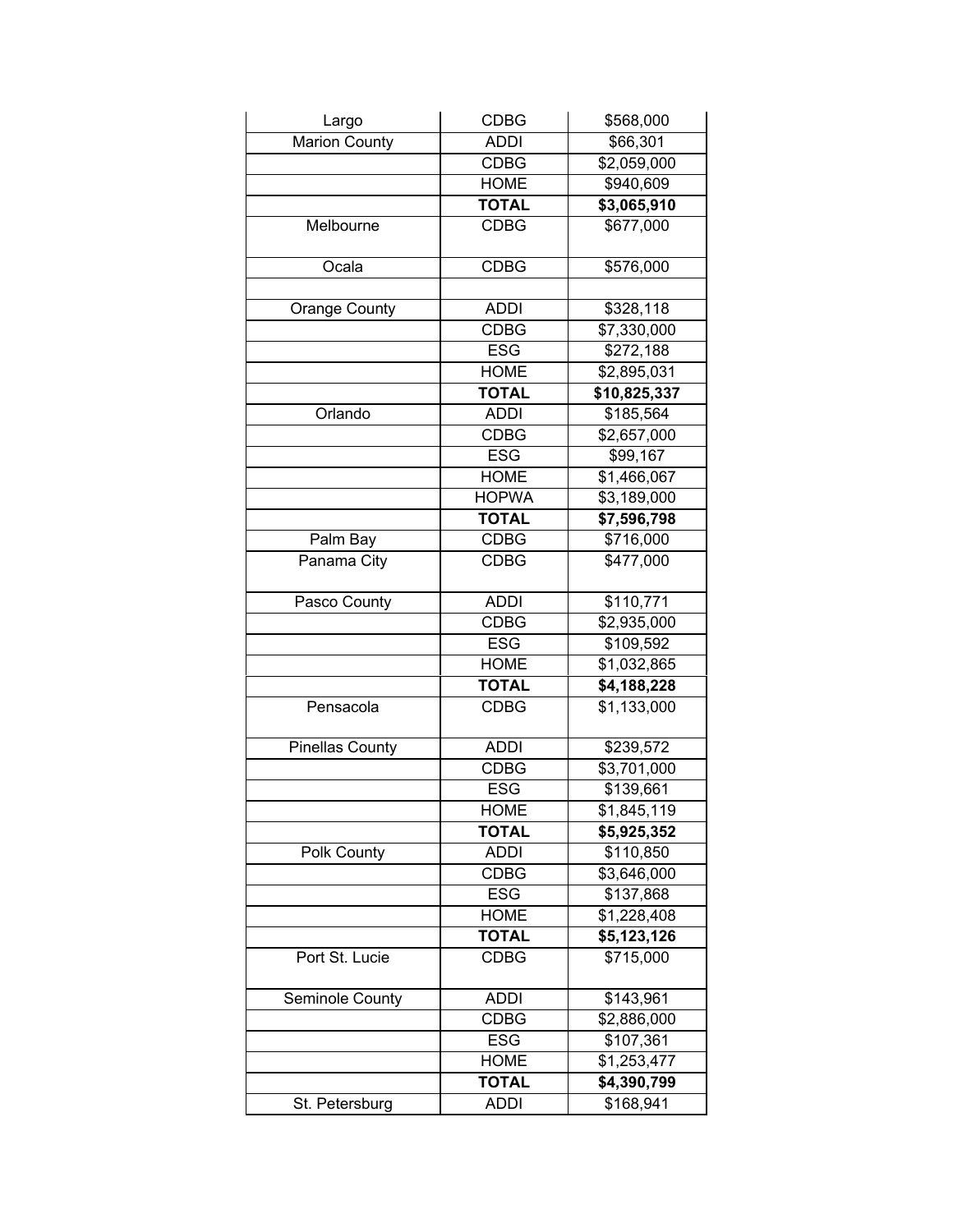|                       | <b>CDBG</b>  | \$2,716,000  |
|-----------------------|--------------|--------------|
|                       | <b>ESG</b>   | \$102,422    |
|                       | <b>HOME</b>  | \$1,448,017  |
|                       | <b>TOTAL</b> | \$4,435,380  |
| Tallahassee           | <b>ADDI</b>  | \$188,449    |
|                       | <b>CDBG</b>  | \$2,310,000  |
|                       | <b>ESG</b>   | \$86,657     |
|                       | <b>HOME</b>  | \$1,232,419  |
|                       | <b>TOTAL</b> | \$3,817,525  |
|                       |              |              |
| Tampa                 |              |              |
|                       | <b>ADDI</b>  | \$239,583    |
|                       | <b>CDBG</b>  | \$4,505,000  |
|                       | <b>ESG</b>   | \$170,570    |
|                       | <b>HOME</b>  | \$2,193,084  |
|                       | <b>HOPWA</b> | \$2,389,000  |
|                       | <b>TOTAL</b> | \$9,497,237  |
| <b>Titusville</b>     | <b>CDBG</b>  | \$406,000    |
| <b>Volusia County</b> | <b>ADDI</b>  | \$106,673    |
|                       | <b>CDBG</b>  | \$2,677,000  |
|                       | <b>ESG</b>   | \$100,008    |
|                       | <b>HOME</b>  | \$1,112,085  |
|                       | <b>TOTAL</b> | \$3,995,766  |
| Winter Haven          | <b>CDBG</b>  | \$319,000    |
| <b>BOCA RATON</b>     | <b>CDBG</b>  | \$540,000    |
|                       |              |              |
| <b>BROWARD COUNTY</b> | <b>ADDI</b>  | \$523,043    |
|                       | <b>CDBG</b>  | \$5,543,000  |
|                       | <b>ESG</b>   | \$209,673    |
|                       | <b>HOME</b>  | \$4,998,867  |
|                       | <b>TOTAL</b> | \$11,274,583 |
| FT LAUDERDALE         | <b>ADDI</b>  | \$135,177    |
|                       | CDBG         | \$2,357,000  |
|                       | <b>ESG</b>   | \$87,717     |
|                       | <b>HOME</b>  | \$1,096,041  |
|                       | <b>HOPWA</b> | \$6,240,000  |
|                       | <b>TOTAL</b> | \$9,915,935  |
| <b>HOLLYWOOD</b>      | <b>ADDI</b>  | \$52,620     |
|                       | <b>CDBG</b>  | \$1,846,000  |
|                       | <b>HOME</b>  | \$799,217    |
|                       | <b>TOTAL</b> | \$2,697,837  |
| <b>LEE COUNTY</b>     | <b>ADDI</b>  | \$90,645     |
|                       | <b>CDBG</b>  | \$2,568,000  |
|                       | <b>ESG</b>   | \$94,631     |
|                       | <b>HOME</b>  | \$809,245    |
|                       | <b>TOTAL</b> | \$3,562,521  |
| <b>MIRAMAR</b>        | <b>CDBG</b>  | \$906,000    |